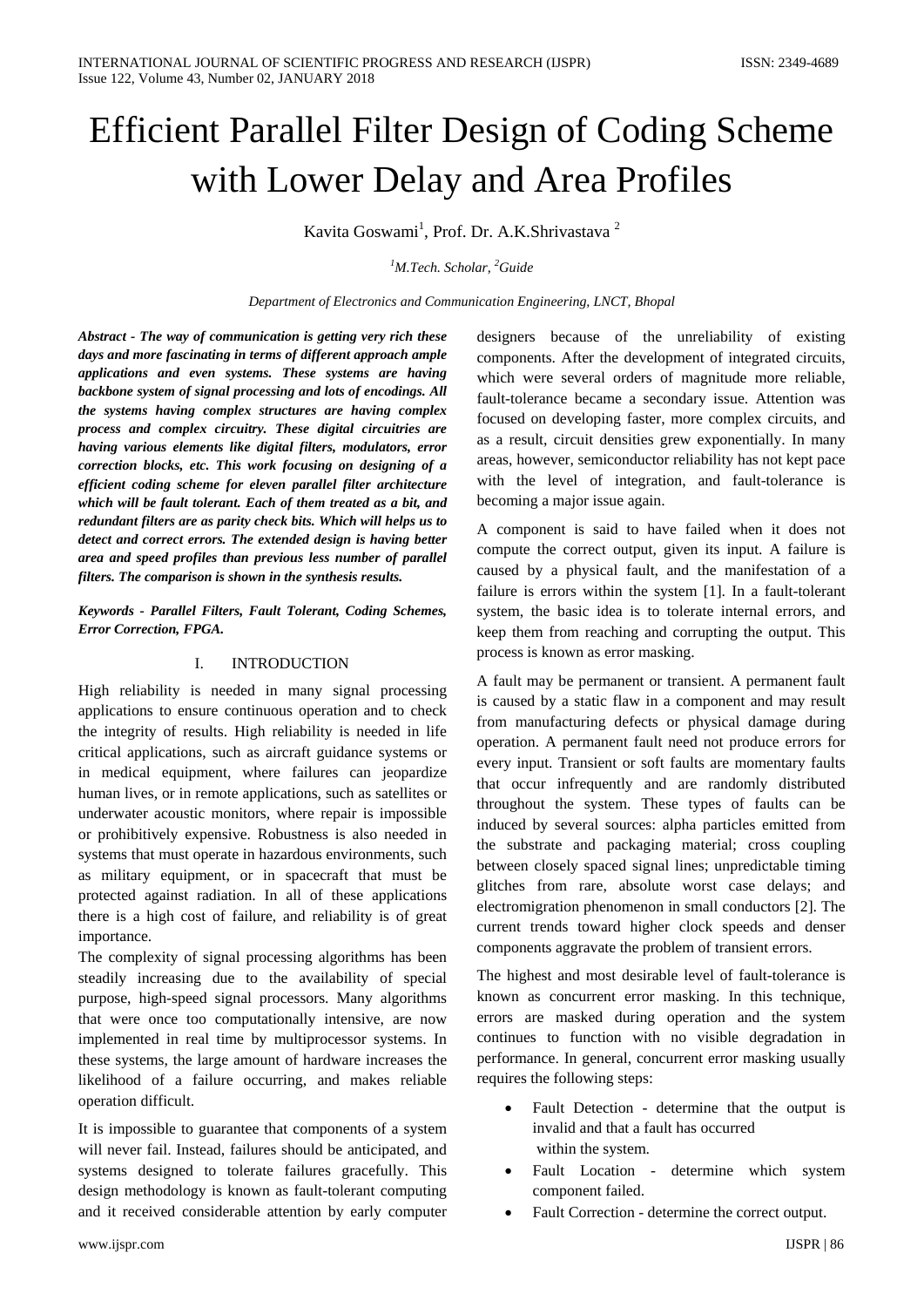Concurrent error masking is difficult and expensive to achieve, and basically requires the entire system to be checked for errors at each time step. Often, lower levels of protection are acceptable and a few erroneous outputs may be tolerated. In these instances, less expensive techniques which check only a part of the system at each time step are adequate. In other applications, there is a high cost for computing erroneous results and a lower cost for delaying the result.

#### II. FIR FILTER

"FIR" means "Finite Impulse Response". If theres put in an impulse, that is, a single "1" sample followed by many "0" samples, zeroes will come out after the "1" sample has made its way through the delay line of the filter In the common case, the impulse response is finite because there is no feedback in the FIR. A lack of feedback guarantees that the impulse response will be finite. Therefore, the term "finite impulse response" is nearly synonymous with "no feedback".

However, if feedback is employed yet the impulse response is finite, the filter still is a FIR. An example is the moving average filter, in which the nth prior sample is subtracted (fed back) each time a new sample comes in. This filter has a finite impulse response even though it uses feedback: after N samples of an impulse, the output will always be zero.

The Lth-order LTI FIR filter is graphically interpreted in Fig . It can be seen to consist of a collection of a "tapped delay line," adders, and multipliers. One of the operands presented to each multiplier is an FIR coefficient, often referred to as a "tap weight" for obvious reasons. Historically, the FIR filter is also known by the name "transversal filter," suggesting its "tapped delay line" structure.



Figure 2.1 Direct form of FIR filter.

A variation of the direct FIR model is called the transposed FIR filter. It can be constructed from the FIR filter in Fig.

A transposed FIR filter is shown in Fig. 2 and is, in general, the preferred implementation of an FIR filter.

The benefit of this filter is that there is no need for an extra shift register for x[n], and there is no need for an extra pipeline stage for the adder (tree) of the products to achieve high throughput.



Figure 2.2 Transposed form of FIR filter.

# III. PROPOSED DESIGN

An efficient coding scheme for eleven parallel filter has been proposed in this work illustrated in figure 3.1 General Form of Proposed Coding Scheme. There are 4X6 coding matrix having input vector  $X_1$ ,  $X_2$ ,  $X_3$ ,  $X_4$ , and output vectors  $y_1$ ,  $y_2$ ,  $y_3$ ,  $y_4$ , Two modules are there original modules and redundant modules are designed to work parallel. A general form of coding scheme of proposed work has given in figure 3.2. A redundant module generate

a redundant signal  $Z_5$  and  $Z_6$  for input signal  $Z_1$ ,  $Z_2, Z_3, Z_4$ 

The expression for redundant signal can be expressed as

$$
X_5 = a_{51}X_1 + a_{52}X_2 + a_{53}X_3 + a_{54}X_4 \dots \dots \dots \dots (1)
$$

$$
X_6 = a_{61}X_1 + a_{62}X_2 + a_{63}X_3 + a_{64}X_4 \dots \dots \dots (2)
$$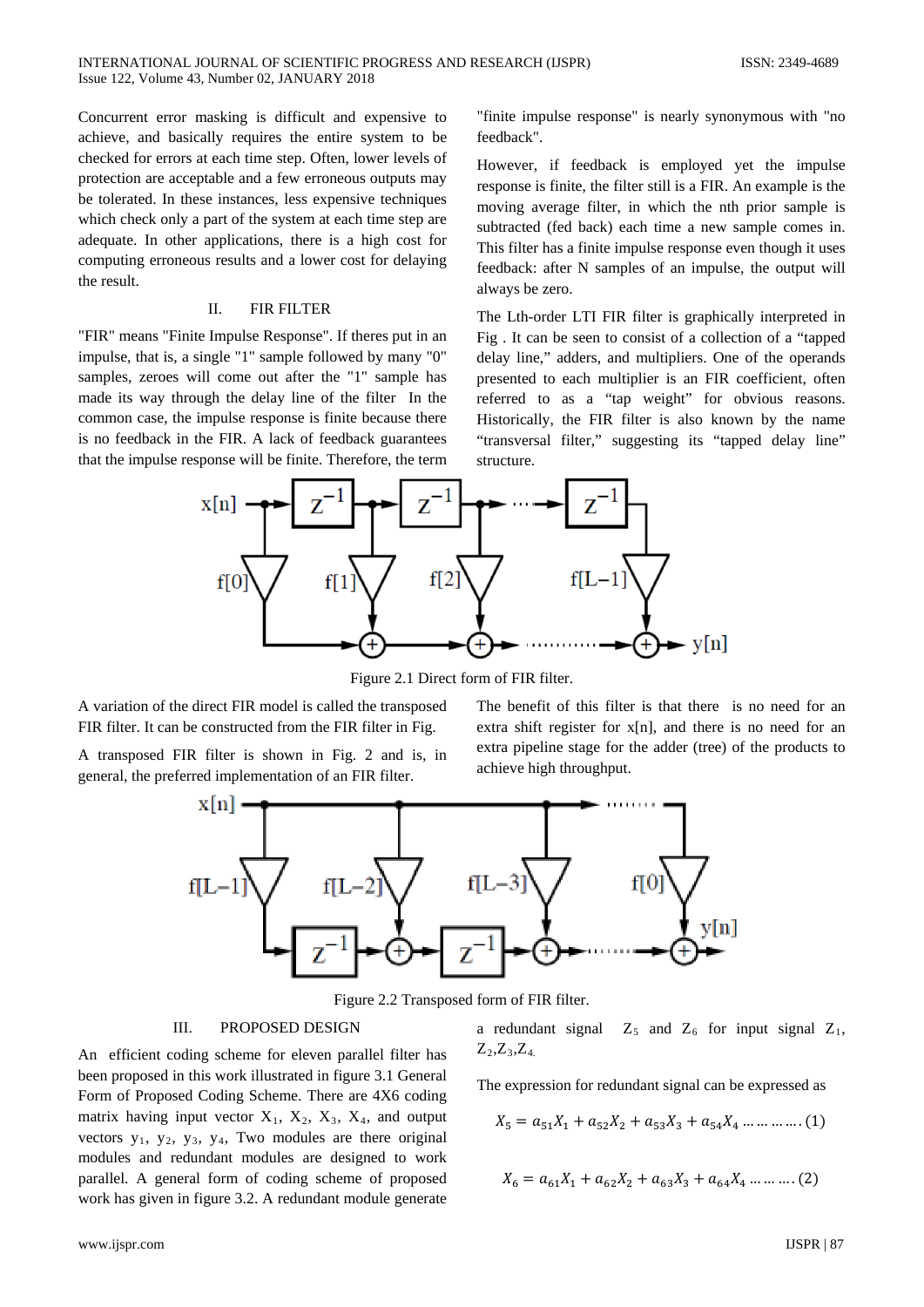Figure 3.3 has given the RTL schematic of proposed Efficient Parallel Filter Design Coding Scheme with Lower Delay and Area Profiles



**Redundant Module**

Fig.3.1 General Form of Proposed Coding Scheme.

It can be examined that from figure 3.1 that the number increases with the logarithm in construct two in light of the quantity of filters. Along these lines, the cost is considerably smaller.

The coding of the redundant filters proposed in this work are basically depends simple additions operation that replace the XOR binary operations in traditional ECCs. However, since both the data sources and yields of the filters are arrangements of numbers, a more general coding can be used. This type of coding has been explored for linear time-invariant systems refer to Eq. no (1) and Eq. no(2),



Fig.3.2 Practical coding scheme to protect four parallel filters.

The proposed plot is outlined in Fig. 3.2 Practical coding plan to ensure four parallel filters. The input signals are encoded utilizing a matrix with arbitrary coefficients to generate the signals that enter the four original and two redundant filters the redundant signal is  $X_5$  and  $X_6$ .

The error correction and detection logic can be simplified assuming that there is only a single error.

Fig.3.3 RTL View of the Design IV. SYNTHESIS OUTCOMES

The RTL schematic of proposed work has been illustrated n figure 3.3. Obtained from the synthesis of proposed design on Xilinx 13.1 ISE design suite in device family Vertex 4 FPGA.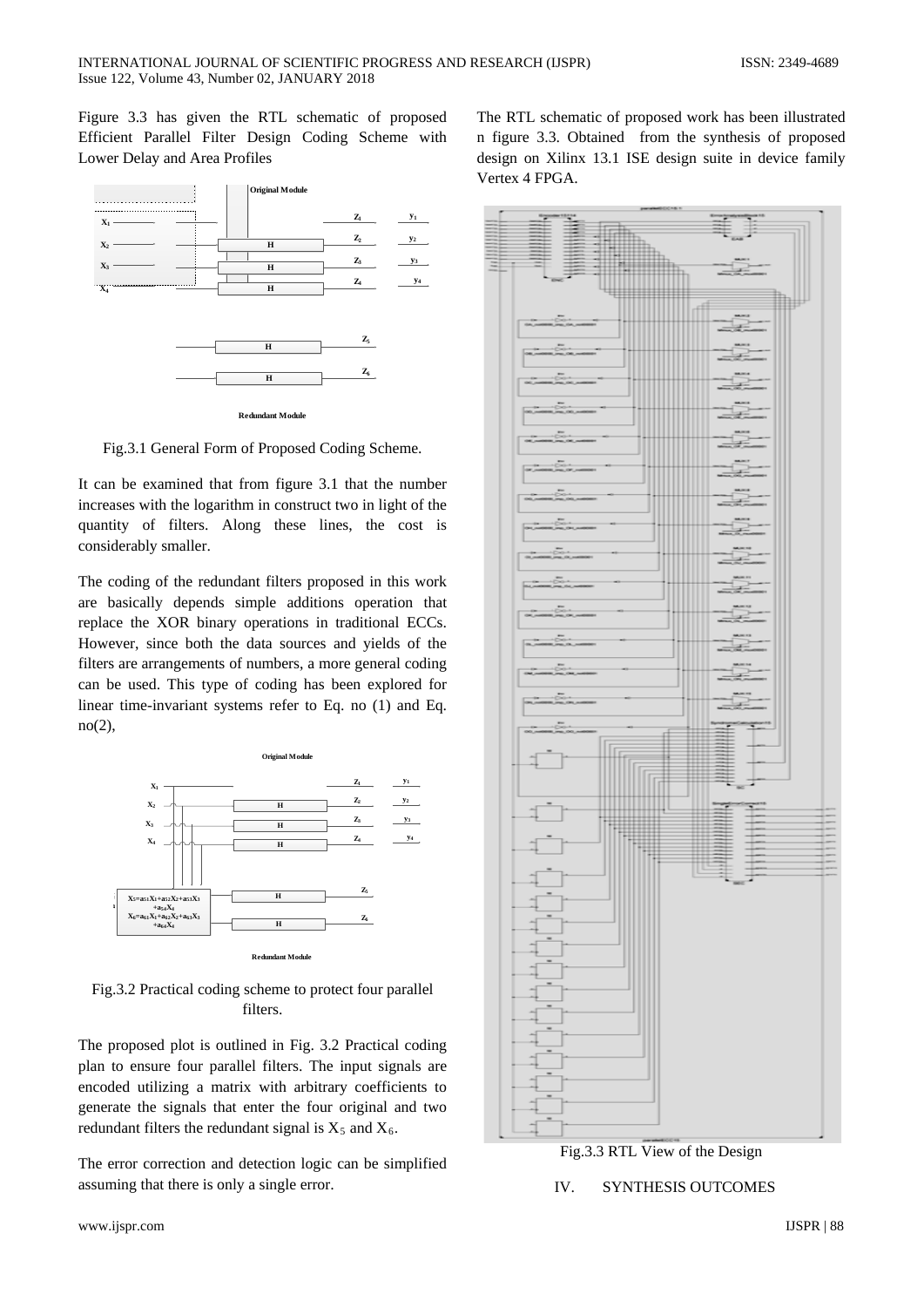Proposed Design of an efficient coding scheme of parallel filter has been implemented and synthesised in Xilinx ISE design suite 1.3.1 using FPGA vetex 4 XC4VLX80 device family. And Simulated using Isin Simulator. The Synthesis screen of proposed design has been given in figure 4.1. It is clear from device utilization summary under synthesis

report that the proposed design has batter performance as compared to existing work with respect to area calculated in number of slices flip-flops and IO buffs. The comparison between proposed work and existing work has given in table 4.1.



Figure 4.1 Synthesis Screen of Proposed Work.

Table:4.1 Comparison of with Previous Work

| <b>Parameters</b> | <b>Previous</b><br>Work with 8-<br><b>Filters</b> [1] | <b>Proposed</b><br>Work |
|-------------------|-------------------------------------------------------|-------------------------|
| <b>Slices</b>     | 9872                                                  | 242                     |
| Flip Flops        | 3994                                                  | 240                     |
| <b>LUTs</b>       | 19136                                                 | 412                     |



Figure 4.1 Comparison plot of proposed work vs previous work.

## V. CONCLUSION AND FUTURE SCOPES

Proposed filter design presented in this work have been implemented in HDL and mapped standard verification environment of the FPGA in Virtex 4 XC4VLX80 device family. The design of a efficient coding scheme for eleven parallel filter architecture which is fault tolerant is suitable for applications that require low power consumption and a occupied small silicon area. The main advantage of the design is that they can be implemented in any FPGA; meaning that they are not dependent on the platform. The comparison of result evaluated that the proposed design have better device utilization as compared to existing design. The extended design is having better area and speed profiles than previous less number of parallel filters. There's a lot work to be done in the field of design parallel filter for fault tolerant computation with power management and delay management as well as area optimization and filtering level enhancement.

## **REFERENCES**

[1] Z. Gao, P. Reviriego, Z. Xu, X. Su, J. Wang and J. A. Maestro, "Efficient Coding Schemes for Fault-Tolerant Parallel Filters," in IEEE Transactions on Circuits and Systems II: Express Briefs, vol. 62, no. 7, pp. 666-670, July 2015.